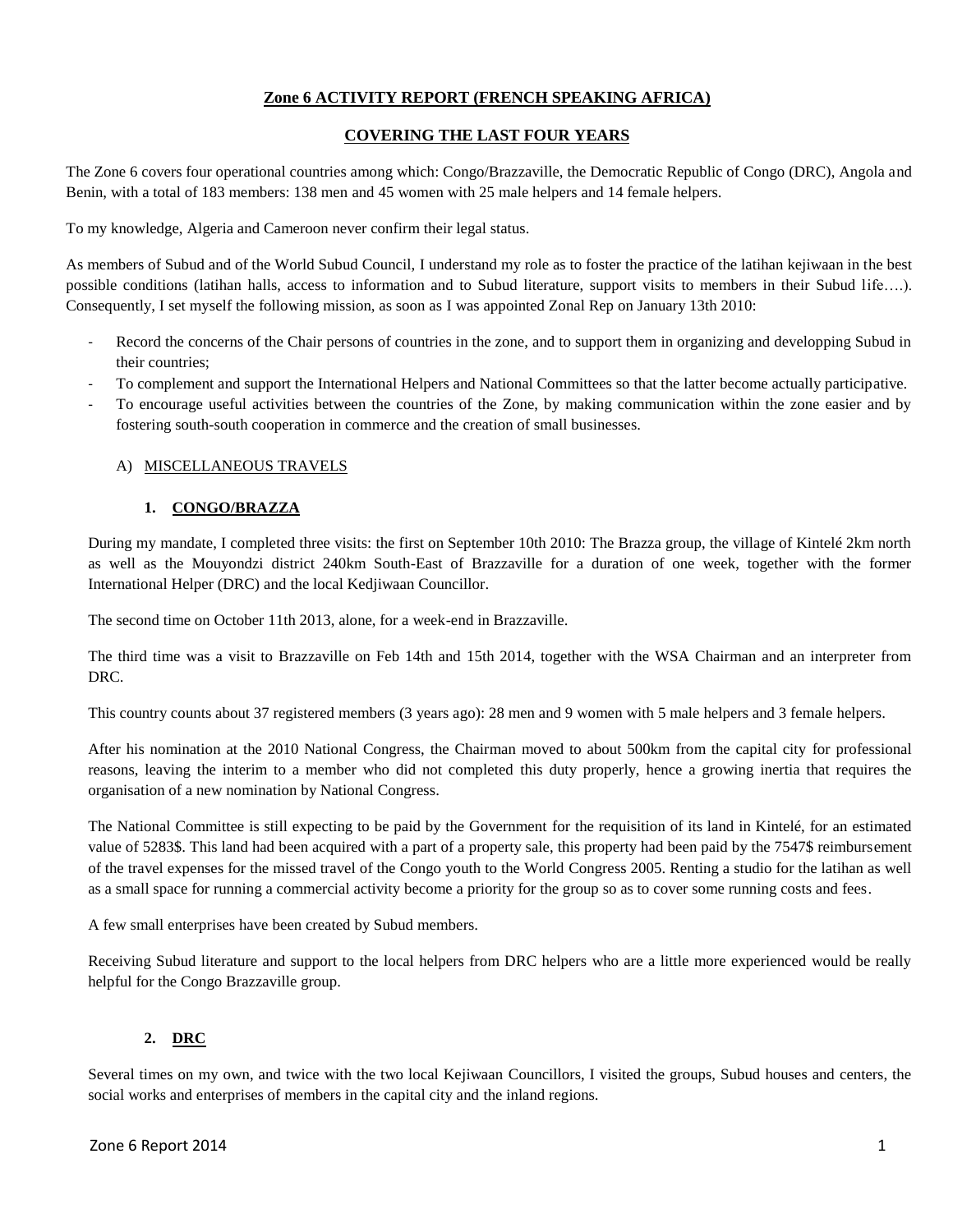The number of registered members is 153 among whom 128 are active (99 men and 29 women) with 18 male helpers and 9 female helpers.

Because of its leading status in Subud Africa, DRC had not benefited for many years of the support that was formerly provided by WSA: frequent communication and visits of international helpers, Subud literature and audio-visual materials (video projector, CDs and tapes), financing a budget for national helpers and committee, travels of national helpers and national committee members.

These favours were welcome as some local realities have to be considered even though the whole world is in deep change.

The good will of members will be firmly established only when satisfying their material needs in balance with the practice of the latihan.

## a) Kedjiwaan

Very few visits. Even the communication with the International Helpers is nearly non-existent. For lack of an autonomous budget, the National Helpers could not complete their job properly. Sometimes, they even travel at their own expenses from the inland region where they live to participate in the general latihan in Kinshasa. The fact that the Kejiwaan Councillors cannot attend to the next World Congress in Mexico, neither to the previous one is rather disheartening to the members.

According to the afore mentioned, very few openings have taken place. One can even say that lethargy has appeared.

#### b) Subud Houses and Center

There are two houses in DRC: the first in Kinshasa, the other in Matadi, as well as a 61ha Center in Kingantoko, 12km from the city center with a large building of 200m2 that is mainly used for the latihan and one of 30m2 used as as a community Health Center for SD/DRC. These buildings have been acquired thanks to loans from MSF and SDIAA.

The Kinshasa Subud house is an unfinished building: there are only one toilet and curtains. No windows, no water or electricity. It is all the same used for latihans is the part that is saved for them.

It is of the utmost priority to renegotiate the Subud DRC/ MSF/WSA partnership to finish the building works.

The Matadi house needs some refurbishing works. Nevertheless, the MSF debt is progressively paid back thanks to the rents and the monthly subscriptions of members.

In the other Subud DRC groups, latihans are held in the members' homes in conditions that can often be eccentric.

a. Wings activities

#### 1° Susila Dharma

As regards the SD/DRC activities and the SDIA investment into starting CSCOM, it must be said that they have clearly generated positive energies: three CSCOM are running out of the four planned up to 2015. They may lack professionalism in the daily management of some activities.

Some former Health Centers still benefit from the support of Susila Dharma. The same for the support to three primary schools that were started by members, as well as the support to a project of a transit house for unemployed youth in Inkisi. For the last three years until rather recently, the SD/DRC management as an NGO was somewhat opaque. As there was no report to the Subud National Chair, it created a negative situation that reduced the National Chair authority on its wing with all the consequences: the decision to stop testing for the SD/DRC NGO and the wish to receive a part of the local revenues.

I therefore recommend that the CSCOM management should be put in the open so as to be explained how to manage SD activities on the national level compared to the international level. Hence, the various options could be clarified.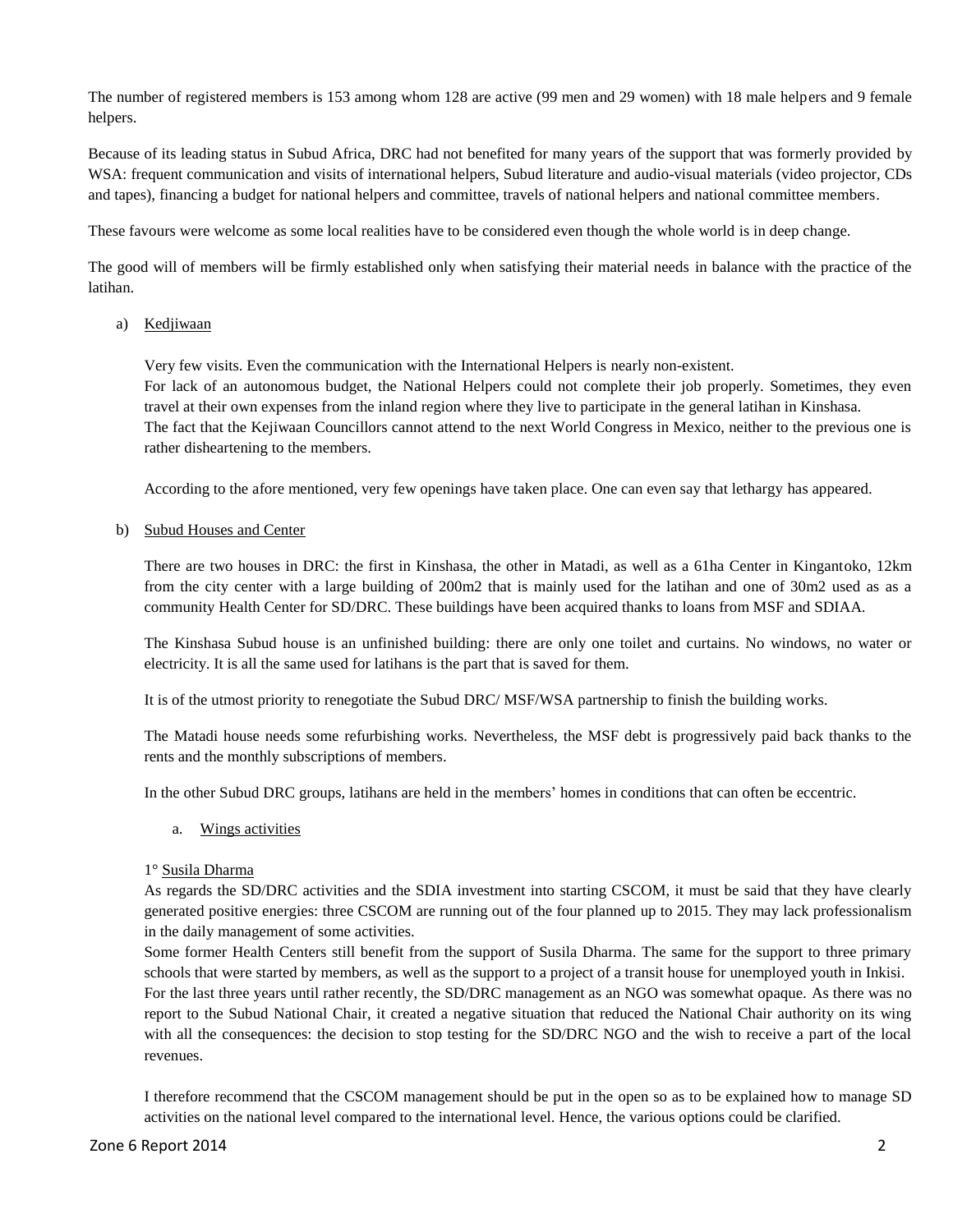#### 2° Services to Subud Enterprises (SES)

A lot of new opportunities have arisen fo. r multinational companies and expats from the new and quite flexible National Code for Investment. Thus, Subud/DRC issues an invitation to all investors to explore the country. This would be a way to revitalise the national association, so that it helps WSA in return.

The DRC entrepreneurs, who have little experience in management, are in support of a North South cooperation frame to correct the mistakes that have been formerly done. They think it would be useful to set up an International Fund to support various initiatives as well as re-energise existing companies and start new ones.

Two small enterprises of members from the two Kinshasa groups have been funded as an experiment by WSA: 450\$ for the cart business and 680\$ for honey production. They have been in operation for one year.

The first loan (286.50\$) was paid back in January 2014. The first honey collection will take place in June 2014.

The idea is that once the capital is paid back, it is used to fund new local small enterprises or to possibly develop existing ones upon request.

Both enterprises suffered from lack of professionalism in their management and I hope that they will be able to correct this in the future in order to comply with their commitment to WSA.

3° Care and Support

As far as possible, I support the existence and use of the WSA Care Support fund for members in need. Similarly for the Care Support Education Fund for the schooling of children that helps members in need to face their schooling charges. These two funds have had a very positive impact on families and local population.

#### 4° SICA and Subud Youth

For the last couple of years, a slowdown may be felt in these areas for lack of competent facilitators. It must be said that it may be caused by some misunderstanding and sensitivities.

It may be useful to put this situation right as youth is our future and culture sweetens the mind.

#### **3. ANGOLA**

Planned trips have been cancelled twice: the first in 2012 for lack of a legal invitation and the second in 2013: the invitation was received only one week before I had to get back to work.

According to unreliable information, there are 9 members in Angola, 6 men and 3 women, with one male helper and one female helper.

The group has been suffering a deep crisis for nearly fifteen years. This has generated a split with two separated groups that are quite distant from each other (from a geographic and relationship point of view). There were many unsuccessful attempts of mediation, the latest one in 2012 by the International Helpers. They had advised them to move into separate groups, with a monthly common gathering for general latihan. Since then, on the contrary, the groups did not come closer.

I recommend that the two groups try a new meeting that would be held by neutral Subud members in order to get to a consensus for appointing a National Chair.

The needs for Subud literature in French and Portuguese are high. The same for enterprises in fields like bakery and fishing.

#### **4. BENIN**

The only trip that was planned in 2012 had to be cancelled due to health condition and end of vacation.